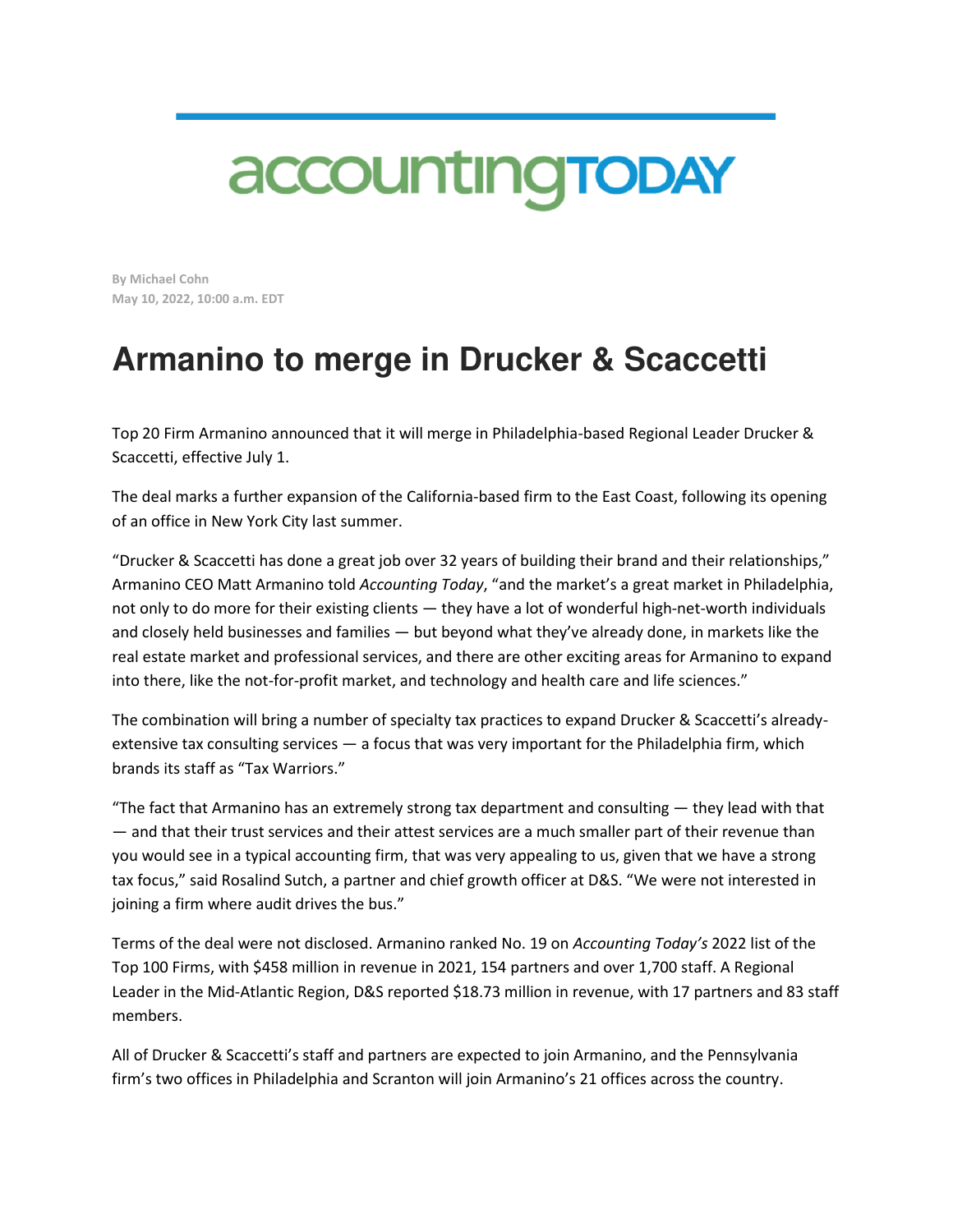## **Making the deal**

The two firms were originally introduced by Allan Koltin, CEO of Koltin Consulting Group, over a year ago.

"When Allan approached us, to be candid, Philadelphia wasn't really on our radar as a market, but what we quickly learned was that Drucker & Scaccetti was very much oriented in the same way that Armanino is around people and clients," recalled Armanino chief operating officer Chris Carlberg. "And we dug in more about the opportunities in the Philadelphia market, and really got excited about how we could take the strong growth that Drucker & Scaccetti was already having and accelerate that, to double the growth, basically, by bringing additional offerings to their clients, but also in the market generally, we see opportunities for our strong nonprofit practice. This hasn't been an area that Drucker & Scaccetti has done a lot in, but we can build on the relationships they have, and so from Allan saying, 'Hey, this is a great firm; take a look,' once we dug in, we agreed with him. And once we also understood more about the Philadelphia market, that got us excited about the possibilities of  $1 + 1$  equaling much more than 2."

The process took over a year — a reflection of the fact that Drucker & Scaccetti was not in a position where the firm needed to make a deal. In fact, firm partner and board chair Geoffrey Mesko said they started from the simple imperative of always keeping an open mind. "We always felt we had a fiduciary duty to our partners and our people to discuss with other firms what they're doing and how they're doing it, and how they see the future," he explained.



Over the course of the year, though, the firms found a number of ways to test their respective fit.